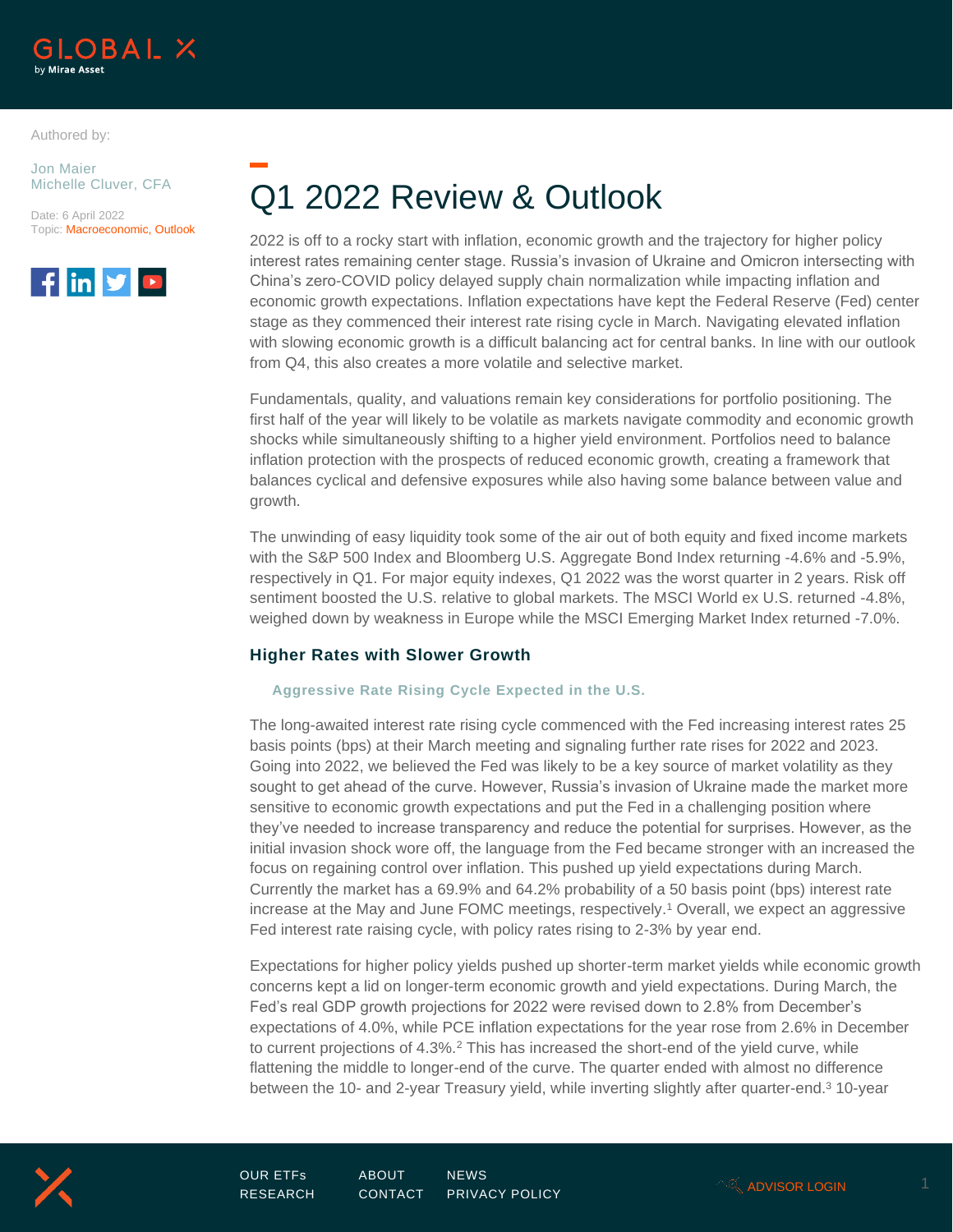

Treasury yields rose aggressively in Q1, starting the year at 1.51% while ending the quarter at 2.34%. This increase pales in comparison with the movement in 2-year Treasury yields, which started the year at 0.73% and closed the quarter at 2.33%.<sup>4</sup>

While economic growth expectations have been revised lower, the U.S. labor market remains strong. Non-farm payrolls increased 431k in March, reducing the unemployment rate from 3.8% to 3.6%. With concerns about inflation and rising wages, increased prime age labor force participation is encouraging. The prime age labor force participation rate increased to 82.5%, only marginally below its pre-pandemic level of 83.0%. This month's improved participation was driven by a 0.7 ppt increase in the female participation rate. This may indicate reduced COVID risks, rising wages and declining savings are encouraging workers back into the labor force.<sup>5</sup> Improved labor supply may help reduce labor shortages and inflation pressures in the U.S.

### **ECB Remains More Supportive**

Higher yields and reduced economic growth expectations are a consideration for central banks globally. With proximity to the Russia-Ukraine conflict and dependance on Russian energy, the European Central Bank (ECB) has certainly been navigating a tightrope between elevated inflation pressures and the potential for pricing pressure to erode economic growth.

At the March 10 meeting, the ECB prioritized fighting inflation, surprising markets by announcing plans to accelerate its exit from extraordinary stimulus even as the war in Ukraine deepened. Markets currently anticipate four ECB target rate increases in 2022, starting from July and increasing rates to 0%. We expect increasing divergence between the Fed's and the ECB's policy stance, which would put downward pressure on the Euro while being favorable to European versus U.S. stocks.

As inflation rises, real incomes and purchasing power may decline in the eurozone, potentially dampening economic growth. Despite the war reducing real economic growth projections while pushing up inflation, the ECB currently reflects a low risk of stagflation. Markets generally align with this view, with the German yield curve remaining upward sloping. The ECB's worst-case scenario currently projects 2.3% real GDP growth this year while their base case scenario is 3.7% real GDP growth followed by 2.8% growth in 2023. Their worst-case scenario includes suppressed supply of Russia's oil and gas and a worsening of the war, pushing inflation to 7.1% from a base case expectation of 5.1% in 2022. The ECB expects inflation to normalize around its target of 2% in 2023.**<sup>6</sup>**

### **Higher Yields Kept the Spotlight on Valuations**

The sharp increase in U.S. Treasury yields placed an even greater focus on dividends, profitability, and valuations – favoring value rather than growth while also supporting larger, more well-established companies. During Q1, the Russell 1000 Value Index and Russell 2000 Value Index took the lead with a decline of -0.7% and -2.4%, followed by the Russell 1000 Growth Index and Russell 2000 Growth Index with a decline of -9.0% and -12.6%, respectively. While the Russell 1000 Growth Index has relatively high P/E valuations, underlying profitability is less of a concern than in the small-cap space. Additionally, as inflationary pressures have risen, investors have been favoring segments that are better positioned to pass along inflation. Overall, the Russell 1000 Index (-5.1%) held up better than the Russell 2000 Index (-7.5%) during the quarter.



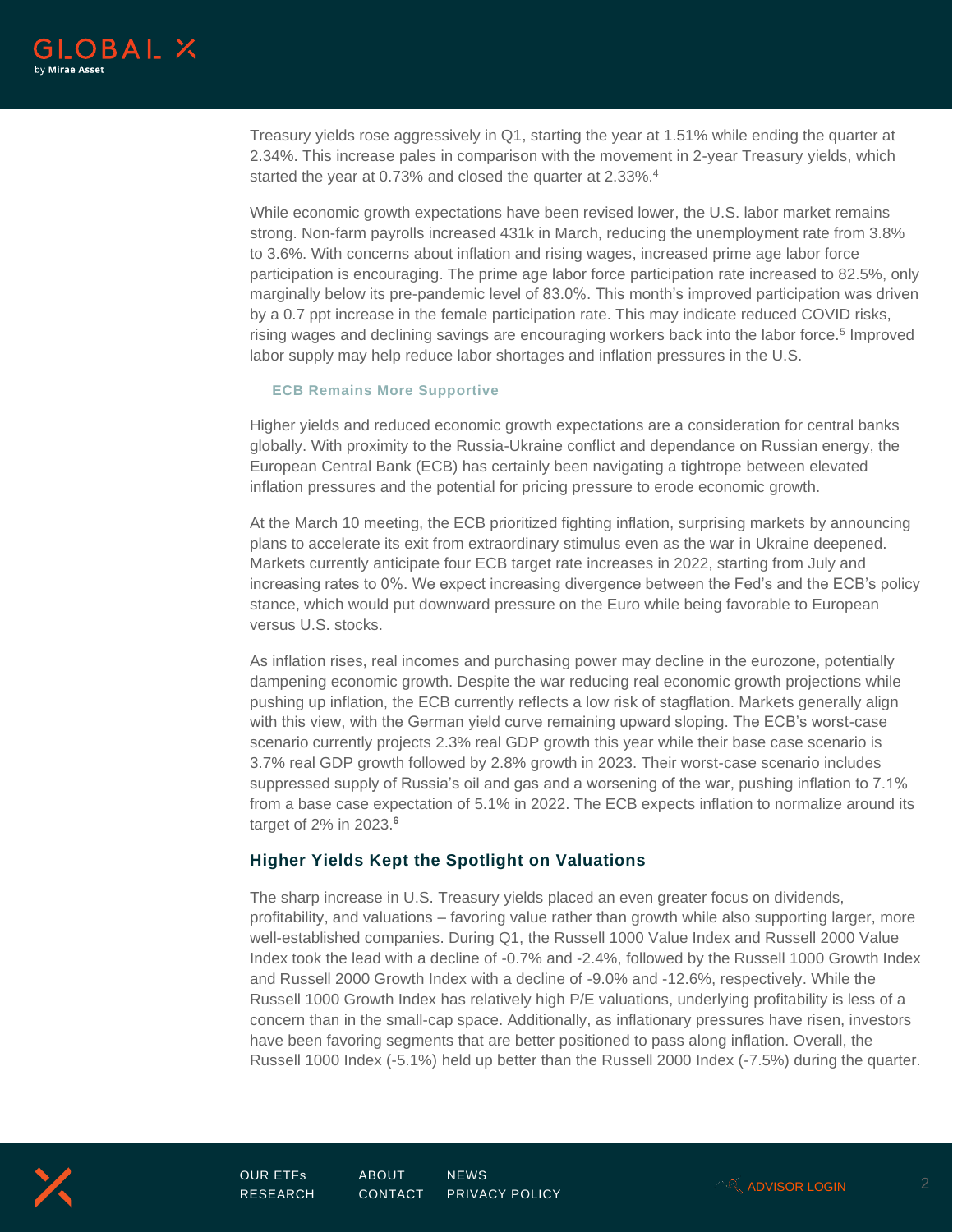

# **Ideas from Either Side of the Style Spectrum**

Value was the focus of the first quarter with expectations for higher yields taking some of the shine off longer duration assets. But it remains important to maintain balance between value and growth, while tilting towards the segments that are well positioned for the current environment.

Higher yields have placed greater focus on solid cashflows and dividends, favoring equity income solutions. During Q1, there was a strong relationship between yield and return. The chart indicates that S&P 500 companies that did not pay a dividend or provided a low dividend yield drove the decline during the quarter. Conversely, higher yielding segments held up reasonably well. The strong performance from the Energy sector was particularly supportive to the 3-5% dividend yield region. Within the Energy space, MLPs provide a high yield and benefit from elevated energy demand and pricing.



S&P 500: 01 2022 CONTRIBUTION TO RETURN BY DIVIDEND YIELD

Source: Bloomberg Data as of 31 March 2022

On the other side of the style spectrum, cybersecurity is a high growth opportunity that remains well positioned, with the war in Ukraine focusing attention on the importance of strong cybersecurity. The White House's new cybersecurity strategy includes government oversight and rules mandating minimum cybersecurity standards.<sup>7</sup> Shifting cybersecurity from a voluntary investment, into a regulated investment that is necessary to do business is likely to rapidly increase adoption. The increased focus on regulating cybersecurity is also occurring in Europe.<sup>8</sup>

### **Energy Powers Ahead**

Only two of the 11 GICS sectors had positive returns during the quarter with inflation fears and the war in Ukraine keeping the Energy sector center stage. The top performing sectors were Energy (+39.0%), Utilities (+4.8%), Consumer Staples (-1.0%) and Financials (-1.5%).

The Energy sector is one of the few beneficiaries of WTI crude prices rising 33% year-todate.



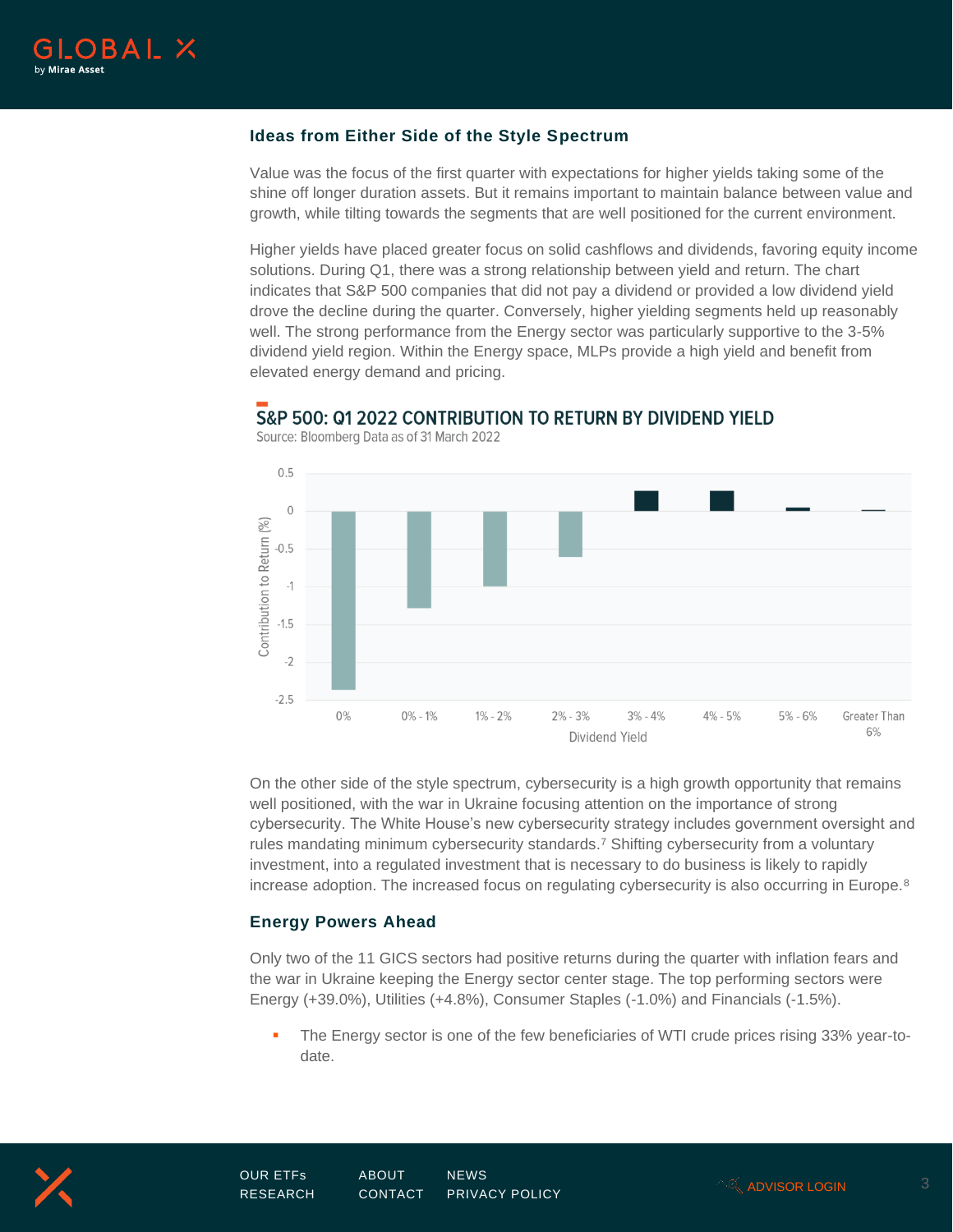

- **•** Defensive sectors with reasonably strong yields held up well. The Utilities sector was the only other sector with a positive return. In the aftermath of the invasion, Utilities rallied as equity market volatility rose sharply and yield expectations were temporarily curtailed. Consumer Staples were slow and steady through the quarter. This sector was less impacted by both the invasion and changes in Treasury yields.
- **•** The Financial sector, and banks in particular, benefit from higher long-term yields. This sector held up well as yields rose prior to the invasion. As focus shifted to economic growth concerns, this sector faced some headwinds. But stronger language from Fed and the rapid movement in Treasury yields propelled Financials to a strong end to the quarter.

Meanwhile, Communication Services (-11.9%), Consumer Discretionary (-9.0%), Information Technology (-8.4%) and Real Estate (-6.3%) were the weakest sectors.

- The sharp rise in Treasury yields detracted from all four sectors. Higher yields shifted the focus to valuations and dividends, weighing on growthier market segments.
- Weakness in the Communication Services sector was concentrated in a few large key holdings. A key streaming platform missed expectations on global membership growth while a large tech company's privacy update adversely impacted targeted advertising for social media companies.
- **.** Higher inflation, lower real disposable income, and concerns about real economic growth are shifting consumer choices between discretionary and staple consumption. This raises concerns about growth and margins in the Consumer Discretionary sector. This sector is one of the most labor-intensive sectors and is adversely impacted by delays and higher input and logistic costs. Subdued discretionary demand may make it harder to pass along higher prices.
- **The Real Estate sector benefits from the increased focus on yields and provides a** business model that can pass through inflation pressures. However, Real Estate is highly sensitive to rising yields due to its reliance on debt funding, as well as yields being a factor in property valuations.

# **Supply Chains Tied in a New Knot**

Supply chains have been a recurring issue over the last two years. Just as markets were anticipating improvement, two new complications arose: the war in Ukraine and Omicron's spread in China. These two factors impact inflation and supply chains differently, but both delay supply chain normalization. We currently only expect supply chain normalization in early 2023.

Starting with the war in Ukraine, this has disrupted commodity markets, shifting the sourcing of key commodities. The war has increased commodity prices and commodity price volatility while having implications for supply chains and shipping logistics. Europe's scramble to find alternatives to Russian gas has increased the Baltic Dirty Tanker Index by 77% year-to-date.<sup>9</sup>

Rail links between China and Europe have been disrupted, forcing more goods onto ships and planes. Combined with increased shipments of liquified natural gas (LNG), this increases the logistical challenges and places greater pressure on ports globally. The increased demand for shipping comes at a time when China is undergoing its largest lockdowns since 2020 – raising concerns about the next wave of supply chain bottlenecks.

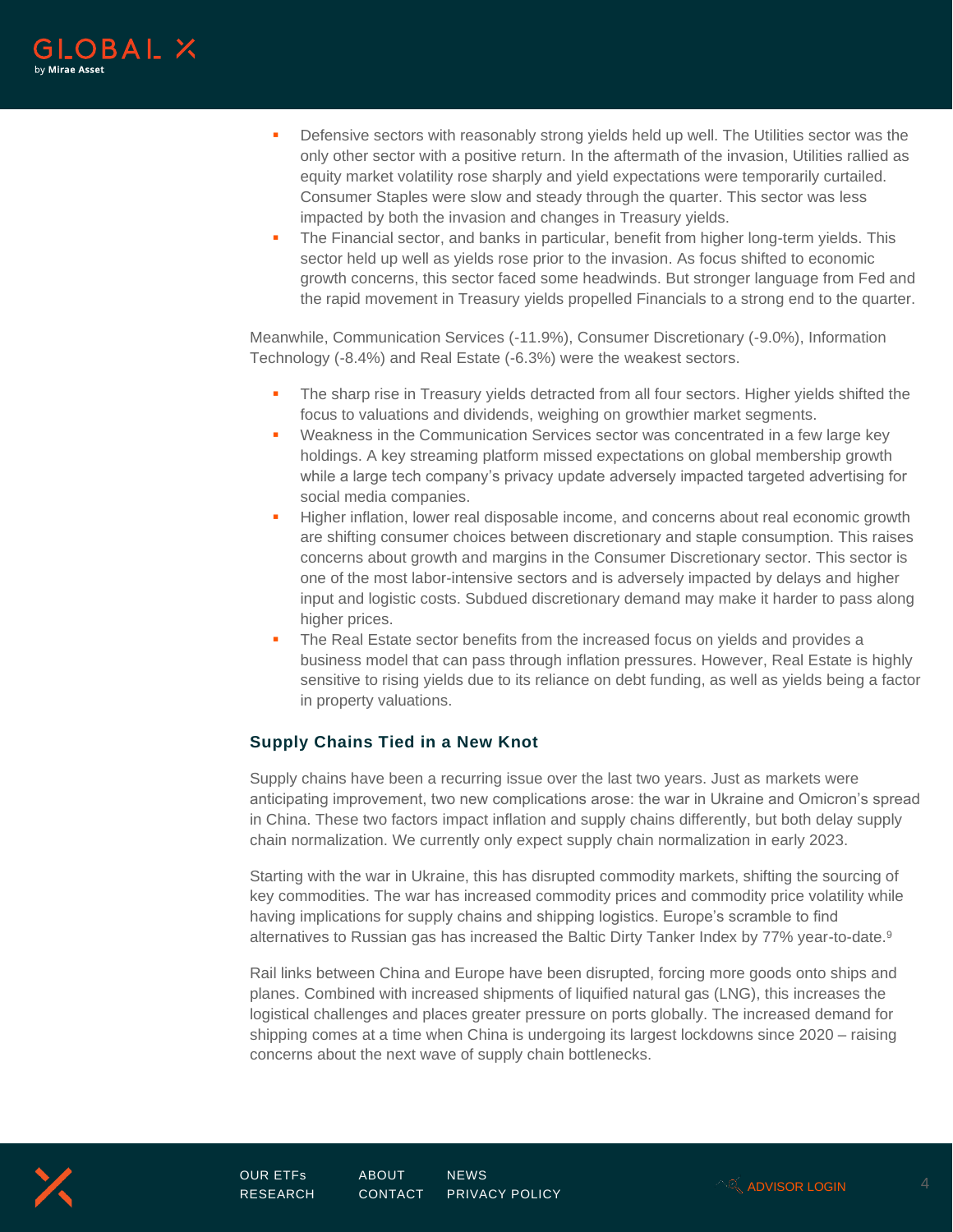

While Chinese President Xi Jinping is striving to minimize the economic impact of fighting COVID infections, China is not fully moving away from their zero-COVID policy. Currently, Chinese elderly remain at risk with only half the population over 80 being fully vaccinated.<sup>10</sup> This reflects China's weakness in dealing with the current Omicron wave. At the end of Q1, these lockdowns became more serious with the lockdown in Shanghai extended for a further ten days.<sup>11</sup> This has serious implications for economic growth both in China and globally. The current Omicron wave is already dampening Chinese economic activity with manufacturing falling into contractionary territory with a PMI reading of 48.1. Output and new orders declined the most since February 2020 while export sales declined at their fastest rate since May 2020.<sup>12</sup> These challenges will likely persist into April.

Weak manufacturing data is only half the story. While both Shanghai's port and Pudong airport remain open, it is becoming increasingly difficult to receive passes to enter and unload cargo. Logistic companies are attempting to shift cargo to other ports to avoid a more serious logistical nightmare.<sup>13</sup> Container throughput at eight major Chinese ports reflect that domestic trade in mid-March was 24.4% lower than the year prior while foreign trade had declined 1.2% relative to the prior year.<sup>14</sup> This reflects the impact of Chinese versus global demand as well as the areas that were most impacted by restrictions in mid-March. Additionally, this comes at a time when there's been greater demand for ocean shipping as rail freight from China to Europe is being redirected via the ports. These lock downs will have ripple effects globally. Global container shipping company, Maersk, has warned that there will be delays and higher costs associated with the lockdowns.<sup>15</sup>

# **Real Disposable Income Under Pressure**

U.S. real disposable income has been declining since mid-2021 as wage growth lags inflation.<sup>16</sup> Higher prices for essential purchases such as heating, transportation and food is likely to shift spending patterns from discretionary goods and services towards staples. Regaining control of inflation is a growing priority, particularly the highly visible aspects such as food and energy prices that are important for setting inflation expectations. While WTI crude prices increased 33% year-to-date, they ended the quarter around \$100 / barrel after a volatile month where prices exceeded \$125 / barrel intraday.<sup>17</sup> Two key factors helped reduce crude prices during March:

- The U.S. will release 1 million barrels of oil a day from its strategic reserves to help improve the supply mismatch.<sup>18</sup>
- While adversely impacting global growth expectations, China's COVID-19 lockdowns are helping to reduce commodity prices.

But energy is only part of the problem. Food prices remain a critical area that is likely to have longer term inflation implications. Ukraine is an important market for agricultural products including sunflower seeds and grains. Ukraine's most productive agricultural lands are in the eastern regions that are most impacted by the war. A more drawn-out conflict is likely to have serious implications for acreage planted while potentially shifting the focus to support domestic food needs and the war effort. Ukraine's spring planting season has commenced with sowing in late March until May determining the acreage planted for the year.<sup>19,20</sup>



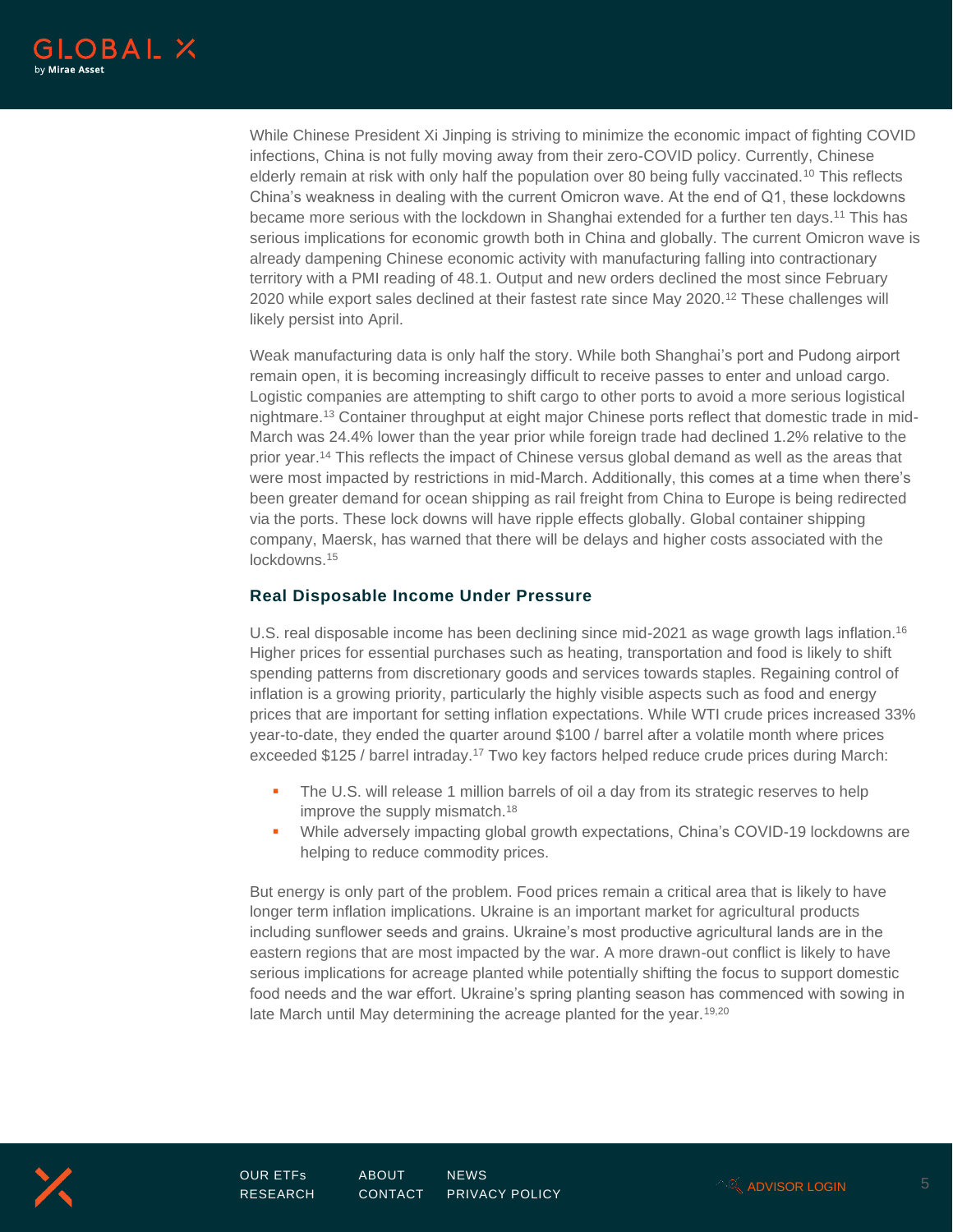

# **UKRAINE'S KEY AGRICULTURAL EXPORTS**

Source: Farm Bureau, Ukraine, Russia, Volatile Aq Markets, 16 March 2022

|                | <b>Production Rank</b> | <b>Export Rank</b> | % of Global Exports | <b>Key Export Markets</b>                                                      |
|----------------|------------------------|--------------------|---------------------|--------------------------------------------------------------------------------|
| Corn           |                        |                    | 13%                 | China and EU                                                                   |
| Wheat          | 8                      | 6                  | 8.50%               | Predominantly<br>emerging markets<br>including Egypt,<br>Indonesia, and Turkey |
| Vegetable Oils |                        |                    | 47%                 | India, EU, and China                                                           |

These three crops represent key staple foods globally. While not all regions will be impacted by supply shortages, removing Ukrainian exports from the market will push up prices globally. This adds to inflation concerns for developed markets while potentially causing food security issues in more vulnerable emerging market. It should also be kept in mind that Russia is also a key exporter of wheat and vegetable oils. Combined, Russia and Ukraine account for around 30% of wheat exports and 76% of sunflower seed oil.<sup>21</sup>

Another complication to global food prices is fertilizer. Russia is a major global player in all three nutrients that create fertilizer: nitrogen, phosphate, and potassium. In 2021, Russia was the largest exporter of fertilizers. Russia accounts for 23% of ammonia (phosphate), 14% of urea (nitrate), 21% of potash (potassium), and 10% of processed phosphate exports.<sup>22</sup> China, India, U.S., and Brazil are the largest importers of fertilizer products, accounting for around 57% of global fertilizer imports. While the U.S. is the third largest fertilizer importer at 10.3% of the market, they are less reliant on imports with only 9% of phosphates and 12% of nitrates being imported. However, 93% of U.S. potash is imported, with Canada and Russia being key import markets.<sup>23</sup>

Fertilizer is a global market and reduced supply from Russia will impact fertilizer pricing globally – potentially impacting the current planting seasons. Global food pricing remains a key area to watch as the war progresses. Reduced acreage and lower use of fertilizer may dampen yields and drive global food price inflation and issues of food security. These impacts will be felt over the next 12 months, potentially maintaining elevated inflation expectations for an extended period.

From an investment perspective, this focuses attention in three key areas: firstly, staples rather than discretionary consumption; secondly, innovative technological solutions to improve productivity; and thirdly, the growing importance of sustainability. We believe that AgTech and Food Innovation is likely to become a more important theme as food security and improved agricultural sustainability become a higher priority. Growth in controlled environment agriculture has the potential to improve efficiency in terms of water and nutrient use while also reducing dependence on growing seasons.<sup>24</sup> Going beyond food security, we believe a greater focus on sustainability will be a lasting impact of both the COVID-19 crisis and the current war in Ukraine. These disruptions are changing how companies and investors prioritize items that impact both social and environmental factors.



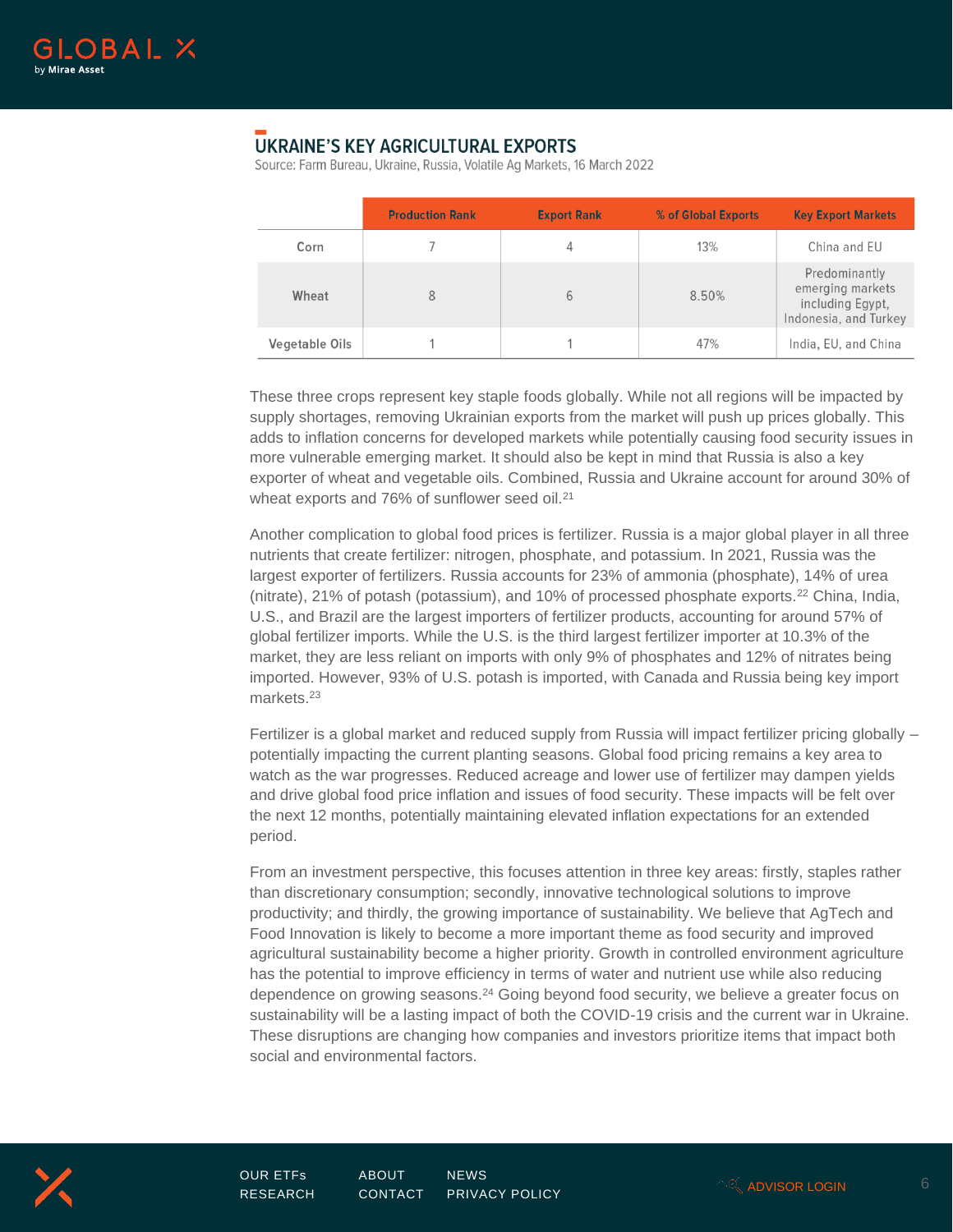

# **Aspirations of Energy Independence Meet Carbon Neutral Solutions**

Europe's current energy crisis highlights the importance of energy independence. Despite the March 31 deadline for gas payments in rubles, and Europe's rejection of this update to their supply contracts, Europe continued to receive Russian gas flows.<sup>25</sup> But this situation remains fluid and critical as Europe relies on Russia for around 40% of its natural gas.

Given the impact on inflation and real economic growth, energy transition is a key economic priority. The EU is looking to reduce its purchases of Russian gas by about two-thirds by the end of 2022 and end purchases of Russian fuel before 2030.<sup>26</sup> Europe's energy transition is likely to be through a combination of renewables, liquefied natural gas (LNG), and nuclear energy. While there are opportunities in all these areas, each has short-term constraints in solving the current energy crisis.

Liquified natural gas (LNG) – Cleaner than coal, but still not green (25% of current EU electricity)<sup>27</sup>:

- **•** The U.S. has committed to supply Europe with an additional 15 billion cubic meters (bcm) of LNG while raising this additional supply to 50 bcm by 2030. The initial commitment represents only a tenth of Europe's 2021 natural gas imports from Russia.<sup>28</sup>
- While U.S. companies are investing in new LNG plants to meet this demand longer term, there is limited current capacity.<sup>29</sup>
- **European infrastructure may be another challenge in the short term. Converting LNG back** to natural gas requires facilities for regasification. While there is spare capacity in western countries such as Spain and France, poor connections make it difficult to move this natural gas to the eastern regions that are most reliant on Russian gas. Germany has promised to build two LNG facilities, but this will take several years.<sup>30</sup>
- **•** MLPs provide some exposure to natural gas pipelines in the U.S., an area that is likely to benefit from increased export demand for LNG.

### Nuclear power – Carbon neutral (25% of current EU electricity)<sup>31</sup>:

- **•** On route to reaching their carbon targets, nuclear power has the potential to be a cleaner solution that assists with the transition to renewable energy. The European Commission has given nuclear energy the green label.<sup>32</sup>
- Nuclear power comprises 25% of current EU electricity. This only has the potential to increase slightly during 2022 as a new plant in Finland comes online and several plants are brought back online following maintenance. However, the increased power generation from these plants could be offset by four reactors that are scheduled for closure by the end of 2022. Delaying these reactor closures could reduce EU gas needs by around 1 bcm per month.<sup>33</sup>

### Renewable energy (22% of current EU electricity)<sup>34</sup>:

**•** Renewable energy has the benefit of being a cheap, clean, and potentially endless source of energy.



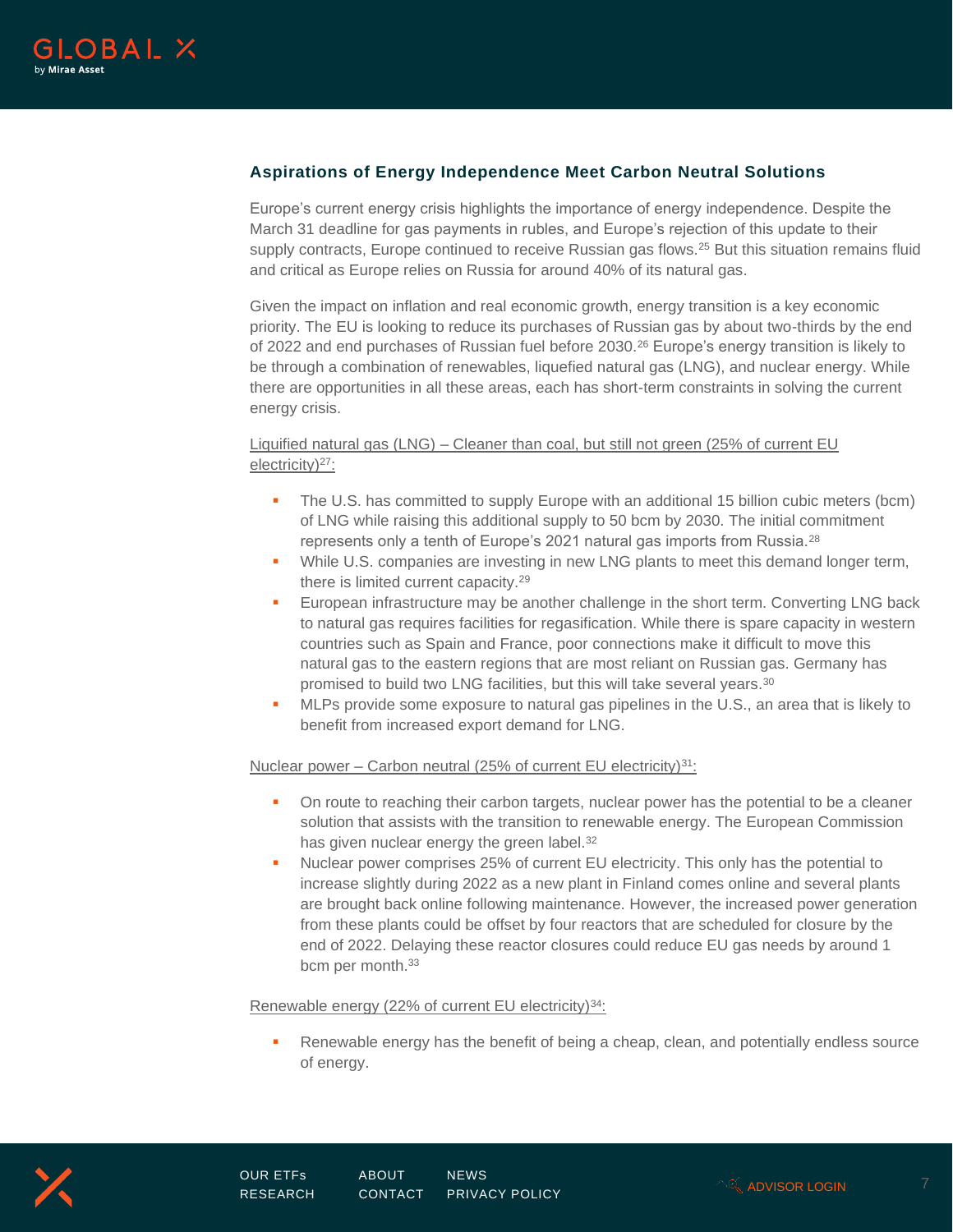

- **•** Strong market sentiment towards renewable energy strategies, notably hydrogen and solar, could indicate that investors expect a significant shift in the adoption of renewables in Europe.
- Thus far in 2022, there has been a significant increase in solar PV and wind power capacity. These additions are expected to raise EU output from these renewable sources by 15% to 100 terawatt-hours (TWh). A further 20 TWh could be added during the year through fast-track renewable capacity additions and tackling permit delays. Additionally, faster deployment of rooftop solar PV combined with short-term grants covering 20% of installation costs could double the pace of solar instalment, potentially increasing rooftop solar PV systems by 15 TWh. This combined 35 TWh increase in wind and solar power generation would reduce natural gas needs by 6 bcm (4% of Russia's natural gas imports in 2021).<sup>35</sup>
- **•** As part of reducing reliance of Russian gas, there is currently a push towards increasing the EU's 2030 renewable targets to 45%, from a current target of 40%.<sup>36</sup>

The transition to a greener future requires raw materials. Disruptive Materials are metals, minerals and elements that are used in emerging technologies and are thus expected to be highly important in the future. These raw materials are important for both the digitization of the economy and the shift towards clean energy. While the structural theme remains technological advancement, the underlying exposure is focused on material companies. In an environment focused on inflation and higher yields, this is potentially an interesting way to provide exposure to technological change.

# RARE EARTHS MATERIAL TO TECHNOLOGY RELATIONSHIP CHART

| <b>DISRUPTIVE MATERIALS</b>               |            | <b>TECHNOLOGIES</b>    |  |  |
|-------------------------------------------|------------|------------------------|--|--|
| <b>Rare Earths</b>                        | é.         | <b>Batteries</b>       |  |  |
| Zinc<br><b>Palladium &amp; Platinum</b>   |            | <b>Fuel Cells</b>      |  |  |
| <b>Nickel</b>                             |            | <b>Wind Turbines</b>   |  |  |
| Manganese<br>Lithium                      | <b>ATA</b> | <b>Solar PV</b>        |  |  |
| <b>Graphene &amp; Graphite</b><br>Copper  | 怔          | <b>Traction Motors</b> |  |  |
| Cobalt                                    | 喦          | <b>Robotics</b>        |  |  |
| Carbon Fiber &<br><b>Carbon Materials</b> | 慧          | <b>Drones</b>          |  |  |
|                                           |            | <b>3D Printing</b>     |  |  |
|                                           |            | Semiconductors         |  |  |

Source: Global X FTFs

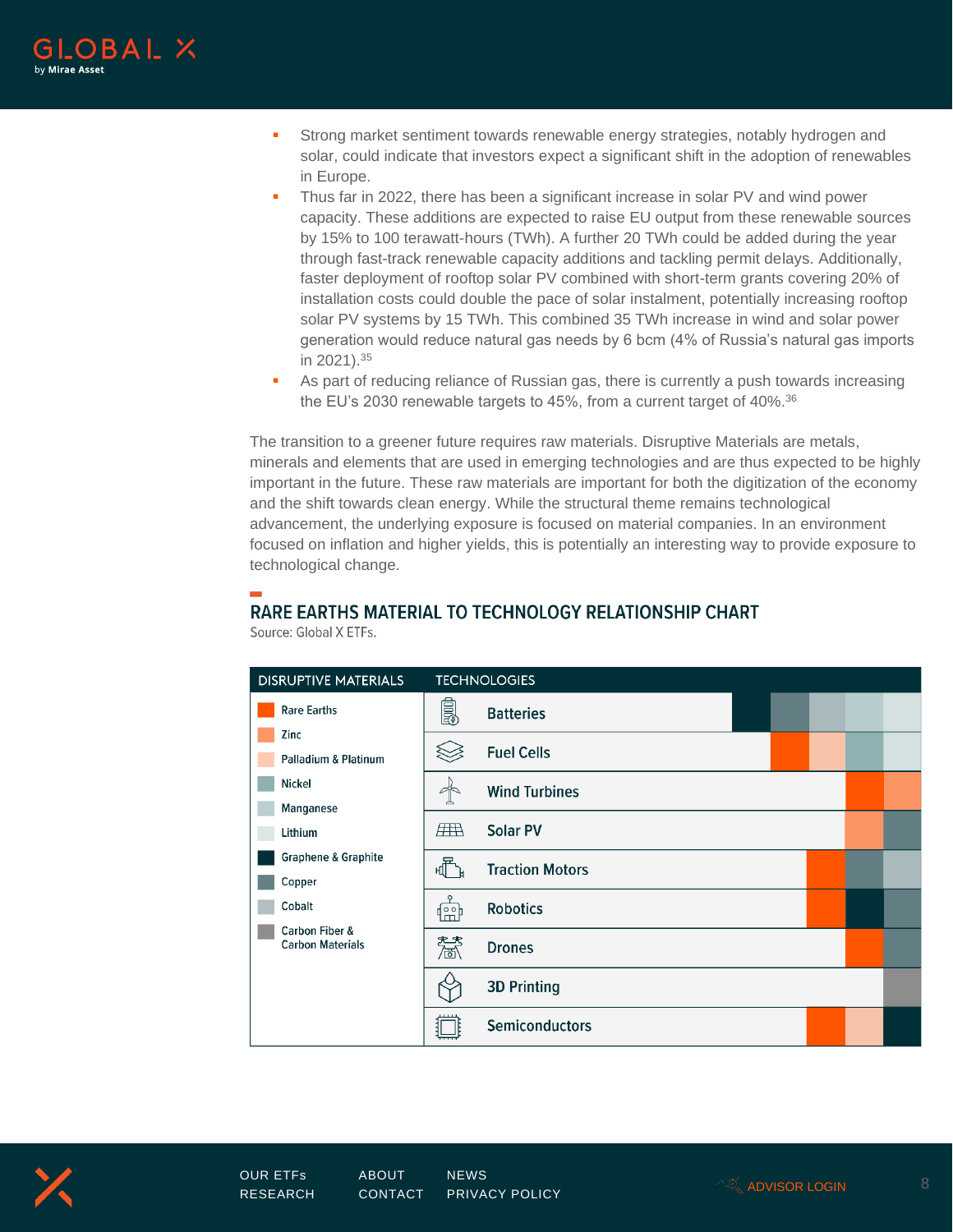

# **Diversification, Balance and Quality**

The current environment is a balancing act for investors. Concerns about elevated inflation pressures, but also slowing real economic growth. This is a time that calls for focus on inflation protection while scaling back on cyclical exposures and increasing defensive positioning. Each of these three areas are impacted differently by the length of the conflict in Ukraine. While we hope for a quick resolution, we believe it's prudent to prepare for a more protracted war, providing some balance between these two potential outcomes.

# LENGTH OF CONFLICT SCENARIO ANALYSIS

|                          | <b>Short War</b>                                                                                                                                                                                                                                                                                | <b>Protracted War</b>                                                                                                                                                                                                                                                                                                                                                                                                                                                                                                                   |  |  |
|--------------------------|-------------------------------------------------------------------------------------------------------------------------------------------------------------------------------------------------------------------------------------------------------------------------------------------------|-----------------------------------------------------------------------------------------------------------------------------------------------------------------------------------------------------------------------------------------------------------------------------------------------------------------------------------------------------------------------------------------------------------------------------------------------------------------------------------------------------------------------------------------|--|--|
| Inflation<br>Protection  | Inflation protection remains important,<br>but the level of focus will diminish if the<br>war is quickly resolved.<br>Energy prices likely to normalize,<br>reducing some inflation pressure. The<br>Energy sector may face short term<br>headwinds should the two sides reach an<br>agreement. | Should this become a protracted conflict,<br>inflation protection will be extremely important.<br>Equities and real assets have historically<br>outpaced fixed income during periods of<br>elevated inflation. However, elevated volatility<br>and bouts of risk off sentiment remain a risk<br>factor.<br>From a sector positioning perspective, Energy,<br>Materials and Real Estate provide some<br>inflation protection. These are areas where<br>there is generally the ability for companies to<br>pass along higher input costs. |  |  |
| <b>Cyclical Exposure</b> | If the current peace negotiations are<br>successful, sectors that are sensitive to<br>economic growth expectations are likely<br>to bounce.                                                                                                                                                     | Rising economic growth concerns.<br>Flat or inverted yield curve likely to weigh on<br>the Financials sector.<br>The Energy and Materials sectors are closely<br>related to the economic cycle and thus<br>remain sensitive to global economic growth<br>concerns. This may make these two sectors<br>more volatile as the economy navigates<br>higher yields and stagflation concerns.                                                                                                                                                 |  |  |
| Defensive<br>Sectors     | Reduced concerns about stagflations<br>likely to shift the focus from defensive<br>market segments back to cyclicals.                                                                                                                                                                           | Defensive positioning is included to provide<br>some protection during periods of escalation<br>and heightened volatility. Consumer Staples,<br>Health Care and Utilities are the sectors that<br>are typically the least sensitive to economic<br>growth.                                                                                                                                                                                                                                                                              |  |  |

Regardless of the war's length, the Fed has indicated they plan to continue raising interest rates in 2022 and 2023. We believe we're moving into a late cycle environment where quality tends to outperform. Given expectations for an aggressive rate raising cycle, fixed income is less likely to provide strong diversification benefits. This increases the importance of diversification and allocation decision within the equity sleeves.

Footnotes:

All data sourced from Bloomberg as of 4 April 2022. <sup>1</sup> CME Fed Watch Tool, data as of 31 March 2022

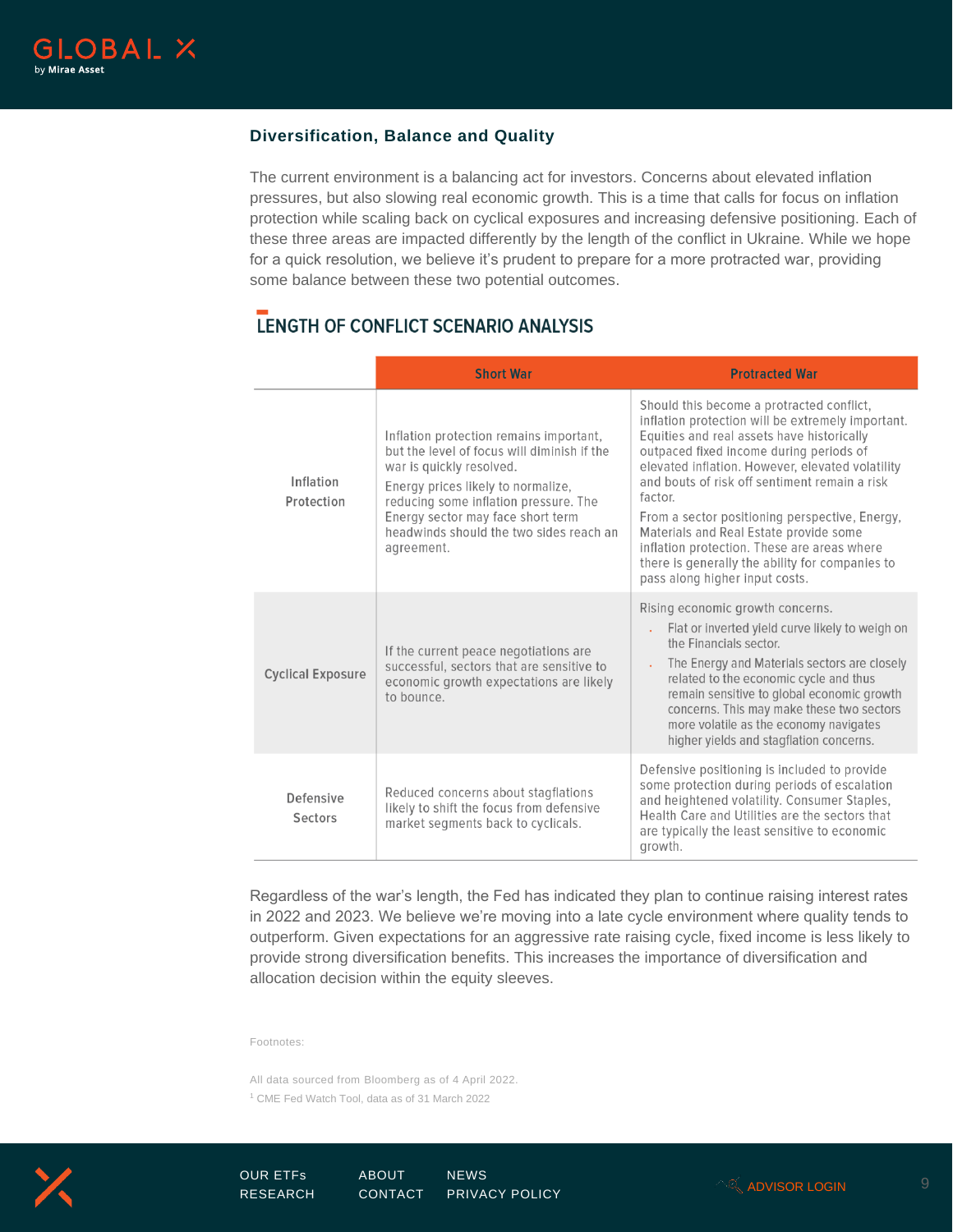

- <sup>2</sup> Federal Reserve, *Summary of Economic Projections*, 16 March 2022
- <sup>3</sup> As of 31 March 2022
- <sup>4</sup> Bloomberg data as of 31 March 2022
- <sup>5</sup> BofA Securities, *US Economic Watch: March Madness: Another Blowout Jobs Report*, 1 April 2022
- <sup>6</sup> European Central Bank, *ECB staff macroeconomic projections for the euro area*, March 2022
- <sup>7</sup> MIT Technology Review, *Inside the plan to fix America's never-ending cybersecurity failures*, 18 March 2022
- <sup>8</sup> Reuters, *EU proposes cybersecurity rules for EU bodies amid cybersecurity worries*, 22 March 2022
- <sup>9</sup> Bloomberg data as of 31 March 2022
- <sup>10</sup> Bloomberg, *China's At-Risk Elderly: Hong Kong Hits 1 Million: Virus Update*, 18 March 2022
- <sup>11</sup> The Guardian, *COVID Lockdown Extended in Shanghai as Outbreaks Put Economy on the Skids*, 1 April 2022
- <sup>12</sup> Trading Economics, data as of 1 April 2022

<sup>13</sup> Fortune, *Shrinking Oil Prices, Factory Shutdowns, and Logistics Nightmares: The Global Effects of Shanghai's Lockdown*, 28 March 2022

- <sup>14</sup> WSJ, *Shanghai COVID-19 Lockdown Poses Fresh Test to Supply Chains*, 28 March 2022
- <sup>15</sup> MarketWatch, *Maersk Warns of Delays and Higher Costs as Shanghai Locks Down*, 29 March 2022
- <sup>16</sup> FRED data as of March 2022
- <sup>17</sup> Bloomberg data as of 31 March 2022
- <sup>18</sup> CNBC, *U.S. to release 1 million barrels of oil per day from reserves to help cut gas prices*, 31 March 2022
- <sup>19</sup> S&P Global, *Feature: Russian Invasion Disrupts Ukrainian Sunflower Oil Industry*, 1 March 2022
- <sup>20</sup> Farm Bureau, *Ukraine, Russia, Volatile Ag Markets*, 16 March 2022
- <sup>21</sup> Farm Bureau, *Ukraine, Russia, Volatile Ag Markets*, 16 March 2022
- <sup>22</sup> The Fertilizer Institute, *Statement on Russia-Ukraine Conflict*, 3 March 2022
- 23 Illinois FarmdocDaily, *War in Ukraine and its Effect on Fertilizer Exports to Brazil and the U.S.*, 17 March 2022
- <sup>24</sup> Global X, *Introducing the Global X AgTech & Food Innovation ETF (KROP)*, 14 July 2021
- <sup>25</sup> CNN, *Russia raises stakes in energy standoff by insisting on rubles for gas*, 31 March 2022
- <sup>26</sup> European Commission, *REPowerEU: Joint European Action for More Affordable, Secure and Sustainable Energy*, 8 March 2022
- <sup>27</sup> World Nuclear Association, *Nuclear Power in the European Union*, March 2022
- <sup>28</sup> The Economist, *America's Gas Frackers Limber up to Save Europe*, 2 April 2022
- <sup>29</sup> Reuters, *Europe's Appetite for U.S. Gas Fast-Tracks Two New LNG Projects*, 1 April 2022
- <sup>30</sup> The Economist, *America's Gas Frackers Limber up to Save Europe*, 2 April 2022
- <sup>31</sup> World Nuclear Association, *Nuclear Power in the European Union*, March 2022
- <sup>32</sup> Carnegie Endowment for International Peace, *Why Europe is Looking to Nuclear Power to Fuel a Green Future*, 18 February 2022
- 33 IEA, *A 10-Point Plan to Reduce the European Union's Reliance on Russian Natural Gas*, March 2022
- <sup>34</sup> Euractiv, *Widespread Support in EU Parliament for 45% Renewable Energy Target*, 15 March 2022
- 35 IEA, *A 10-Point Plan to Reduce the European Union's Reliance on Russian Natural Gas*, March 2022
- 36 Reuters, EU Unveils Plan to Increase Renewables Share in Energy Mix to 40% by 2030, 14 July 2021

#### Definitions

Basis point: A basis point is a hundredth of one percent. It is predominantly used to express differences in interest rates.

Bloomberg Barclays U.S. Aggregate Bond Index: The Bloomberg Barclays U.S. Aggregate Bond Index is a broad-based benchmark that measures the investment grade, U.S. dollar-denominated, fixed-rate taxable bond market. The index includes Treasuries, government-related and corporate securities, MBS (agency fixed-rate and hybrid ARM pass-through), ABS and SMBS (agency and non-agency).

MSCI Emerging Markets Index: The index captures large and mid-cap representation across emerging market countries. The index covers approximately 85% of the free float-adjusted market capitalization in each country.

MSCI World ex USA Index: The index captures large and mid-cap representation across Developed Market countries – excludes the United States. The index covers approximately 85% of the free float-adjusted market capitalization in each country.

Personal Consumption Expenditures Index (PCE): PCE represents the price of goods and services purchased by consumers in the U.S.

Purchasing Managers Index (PMI): An economic indicator compiled from the questionnaire responses from a survey panel of senior purchasing executives (or similar) at around 400 companies.

Russell 1000 Index: The large-cap market index consists of the largest 1,000 markets in the Russell 3000 Index.

Russell 1000 Growth Total Return Index: The index measures the performance of those Russell 1000 companies with higher price-to-book ratios and higher forecasted growth values.

Russell 1000 Value Total Return Index: The index measures the performance of those Russell 1000 companies with lowest priceto-book ratios and lowest forecasted growth values.

Russell 2000 Index: The small-cap market index consists of the smallest 2,000 markets in the Russell 3000 Index.

Russell 2000 Growth Total Return Index: The index measures the performance of those Russell 2000 companies with highest price-to-book ratios and highest forecasted growth values.

Russell 2000 Value Total Return Index: The index measures the performance of those Russell 20000 companies with lower priceto-book ratios and lower forecasted growth values.